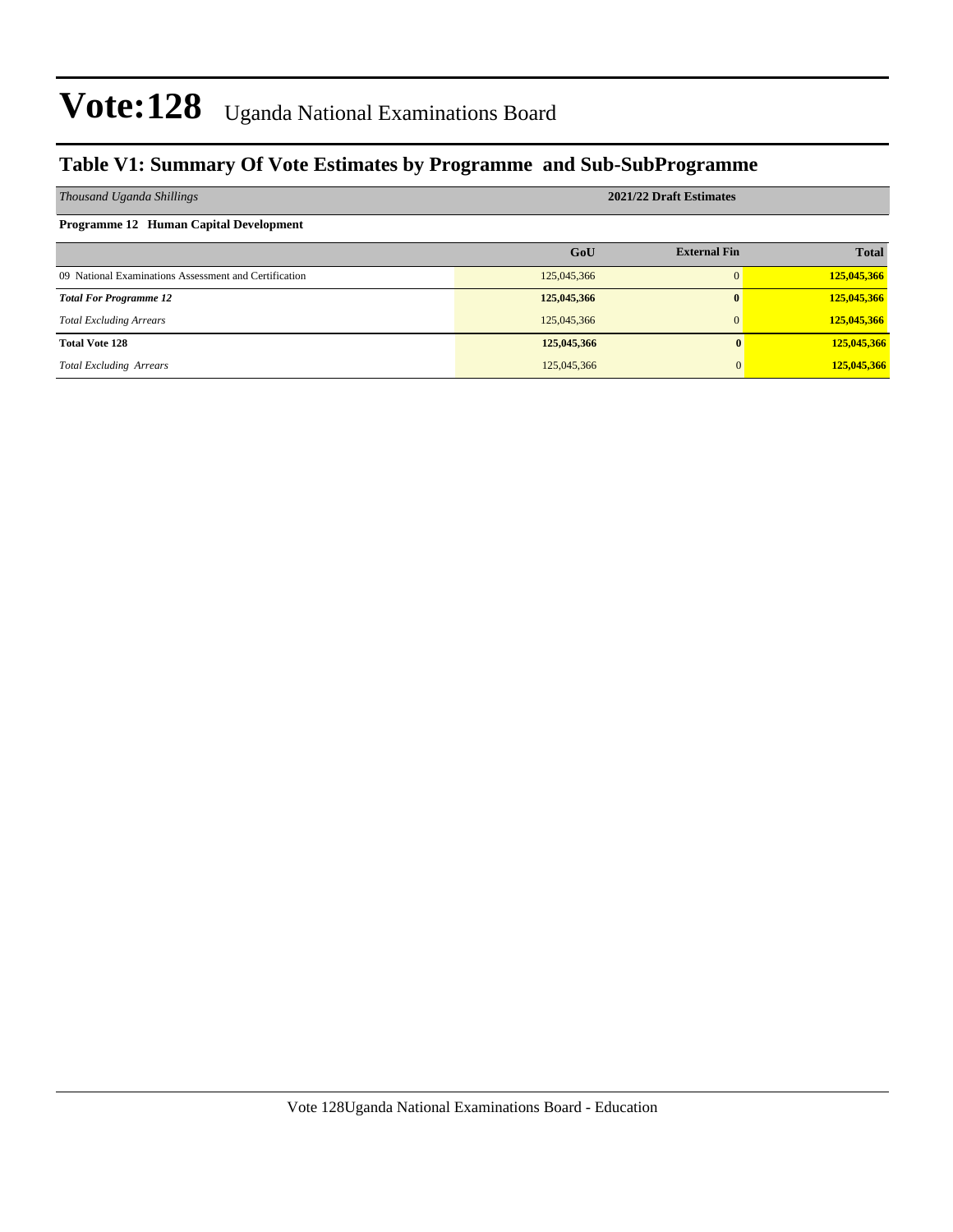### **Table V2: Summary Of Vote Estimates by Sub-SubProgramme,Department and Project**

| Thousand Uganda Shillings                                                           | 2020/21 Approved Budget |                     |                  |              |             | 2021/22 Draft Estimates       |              |  |  |  |  |
|-------------------------------------------------------------------------------------|-------------------------|---------------------|------------------|--------------|-------------|-------------------------------|--------------|--|--|--|--|
| <b>Sub-SubProgramme 09 National Examinations Assessment and Certification</b>       |                         |                     |                  |              |             |                               |              |  |  |  |  |
| <b>Recurrent Budget Estimates</b>                                                   | <b>Wage</b>             | <b>Non-Wage</b>     | <b>AIA</b>       | <b>Total</b> | <b>Wage</b> | <b>Non-Wage</b>               | <b>Total</b> |  |  |  |  |
| 01 Headquarters                                                                     | 12,360,000              | 97,685,366          | $\overline{0}$   | 110,045,366  | 12,360,000  | 97,685,366                    | 110,045,366  |  |  |  |  |
| <b>Total Recurrent Budget Estimates for Sub-</b><br><b>SubProgramme</b>             | 12,360,000              | 97,685,366          | $\bf{0}$         | 110,045,366  | 12,360,000  | 97,685,366                    | 110,045,366  |  |  |  |  |
| <b>Development Budget Estimates</b>                                                 | <b>GoU Dev't</b>        | <b>External Fin</b> | <b>AIA</b>       | <b>Total</b> |             | <b>GoU Dev't External Fin</b> | <b>Total</b> |  |  |  |  |
| 1356 Uganda National Examination Board (UNEB)<br>Infrastructure Development Project | 11,229,000              | $\mathbf{0}$        | $\boldsymbol{0}$ | 11,229,000   | 11,500,000  | $\mathbf{0}$                  | 11,500,000   |  |  |  |  |
| 1649 Retooling of Uganda National Examinations Board                                | 18.871.000              | $\mathbf{0}$        | $\overline{0}$   | 18,871,000   | 3,500,000   | $\Omega$                      | 3,500,000    |  |  |  |  |
| <b>Total Development Budget Estimates for Sub-</b><br><b>SubProgramme</b>           | 30,100,000              | $\bf{0}$            | $\bf{0}$         | 30,100,000   | 15,000,000  | $\bf{0}$                      | 15,000,000   |  |  |  |  |
|                                                                                     | GoU                     | <b>External Fin</b> | <b>AIA</b>       | <b>Total</b> | GoU         | <b>External Fin</b>           | <b>Total</b> |  |  |  |  |
| <b>Total For Sub-SubProgramme 09</b>                                                | 140,145,366             | $\mathbf{0}$        | $\bf{0}$         | 140,145,366  | 125,045,366 | $\bf{0}$                      | 125,045,366  |  |  |  |  |
| <b>Total Excluding Arrears</b>                                                      | 140, 145, 366           | $\mathbf{0}$        | $\overline{0}$   | 140,145,366  | 125,045,366 | $\mathbf{0}$                  | 125,045,366  |  |  |  |  |
| <b>Total Vote 128</b>                                                               | 140,145,366             | $\bf{0}$            | $\bf{0}$         | 140,145,366  | 125,045,366 | $\bf{0}$                      | 125,045,366  |  |  |  |  |
| <b>Total Excluding Arrears</b>                                                      | 140, 145, 366           | $\theta$            | $\mathbf{0}$     | 140,145,366  | 125,045,366 | $\mathbf{0}$                  | 125,045,366  |  |  |  |  |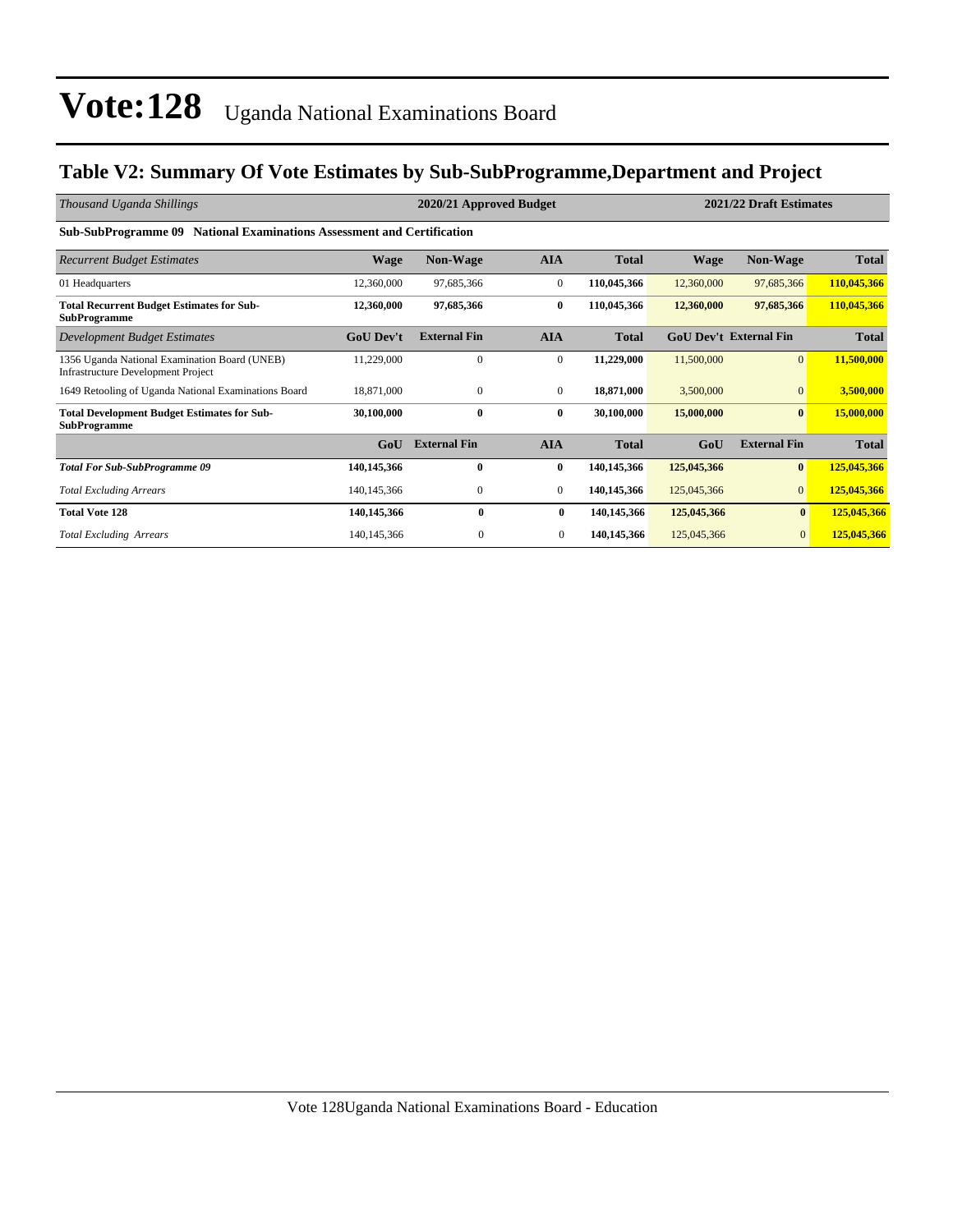### **Table V3: Summary Vote Estimates by Item**

| Thousand Uganda Shillings                                   |             | 2020/21 Approved Budget |                  | 2021/22 Draft Estimates |             |                     |              |
|-------------------------------------------------------------|-------------|-------------------------|------------------|-------------------------|-------------|---------------------|--------------|
|                                                             | GoU         | <b>External Fin</b>     | AIA              | <b>Total</b>            | GoU         | <b>External Fin</b> | <b>Total</b> |
| <b>Employees, Goods and Services (Outputs Provided)</b>     | 110,045,366 | $\bf{0}$                | $\bf{0}$         | 110,045,366             | 110,045,366 | $\bf{0}$            | 110,045,366  |
| 211102 Contract Staff Salaries                              | 12,360,000  | $\bf{0}$                | $\bf{0}$         | 12,360,000              | 12,360,000  | $\bf{0}$            | 12,360,000   |
| 211103 Allowances (Inc. Casuals, Temporary)                 | 2,418,111   | $\bf{0}$                | $\bf{0}$         | 2,418,111               | 2,249,611   | $\bf{0}$            | 2,249,611    |
| 212101 Social Security Contributions                        | 1,236,000   | $\bf{0}$                | 0                | 1,236,000               | 1,236,000   | $\bf{0}$            | 1,236,000    |
| 212102 Pension for General Civil Service                    | 1,309,178   | $\bf{0}$                | $\bf{0}$         | 1,309,178               | 1,309,178   | $\bf{0}$            | 1,309,178    |
| 213001 Medical expenses (To employees)                      | 705,250     | $\bf{0}$                | 0                | 705,250                 | 705,250     | $\bf{0}$            | 705,250      |
| 213002 Incapacity, death benefits and funeral expenses      | 100,000     | $\bf{0}$                | $\bf{0}$         | 100,000                 | 100,000     | $\bf{0}$            | 100,000      |
| 213004 Gratuity Expenses                                    | 931,350     | $\bf{0}$                | $\bf{0}$         | 931,350                 | 931,350     | $\bf{0}$            | 931,350      |
| 221001 Advertising and Public Relations                     | 272,100     | $\bf{0}$                | 0                | 272,100                 | 272,100     | $\bf{0}$            | 272,100      |
| 221002 Workshops and Seminars                               | 2,230,673   | $\bf{0}$                | $\bf{0}$         | 2,230,673               | 1,431,480   | $\bf{0}$            | 1,431,480    |
| 221003 Staff Training                                       | 2,569,813   | $\bf{0}$                | 0                | 2,569,813               | 2,019,813   | $\bf{0}$            | 2,019,813    |
| 221007 Books, Periodicals & Newspapers                      | 25,226      | $\bf{0}$                | 0                | 25,226                  | 25,226      | $\bf{0}$            | 25,226       |
| 221008 Computer supplies and Information Technology<br>(TT) | 8,306,257   | $\bf{0}$                | 0                | 8,306,257               | 8,485,326   | $\bf{0}$            | 8,485,326    |
| 221009 Welfare and Entertainment                            | 1,705,462   | $\bf{0}$                | $\bf{0}$         | 1,705,462               | 1,405,462   | $\bf{0}$            | 1,405,462    |
| 221010 Special Meals and Drinks                             | 10,515,358  | $\bf{0}$                | 0                | 10,515,358              | 10,515,358  | $\bf{0}$            | 10,515,358   |
| 221011 Printing, Stationery, Photocopying and Binding       | 12,736,738  | $\bf{0}$                | $\bf{0}$         | 12,736,738              | 15,846,951  | $\bf{0}$            | 15,846,951   |
| 221014 Bank Charges and other Bank related costs            | 80,000      | $\bf{0}$                | 0                | 80,000                  | $\bf{0}$    | $\bf{0}$            | $\bf{0}$     |
| 221017 Subscriptions                                        | 94,417      | $\bf{0}$                | 0                | 94,417                  | 94,417      | $\bf{0}$            | 94,417       |
| 222001 Telecommunications                                   | 141,000     | $\bf{0}$                | $\bf{0}$         | 141,000                 | 141,000     | $\bf{0}$            | 141,000      |
| 222002 Postage and Courier                                  | 45,000      | $\bf{0}$                | 0                | 45,000                  | 30,000      | $\bf{0}$            | 30,000       |
| 223002 Rates                                                | 50,400      | $\bf{0}$                | $\bf{0}$         | 50,400                  | 50,400      | $\bf{0}$            | 50,400       |
| 223003 Rent – (Produced Assets) to private entities         | 432,096     | $\bf{0}$                | 0                | 432,096                 | 300,000     | $\bf{0}$            | 300,000      |
| 223004 Guard and Security services                          | 242,739     | $\bf{0}$                | $\boldsymbol{0}$ | 242,739                 | 242,739     | $\bf{0}$            | 242,739      |
| 223005 Electricity                                          | 353,787     | $\bf{0}$                | $\bf{0}$         | 353,787                 | 353,787     | $\bf{0}$            | 353,787      |
| 223006 Water                                                | 52,720      | $\bf{0}$                | 0                | 52,720                  | 52,720      | $\bf{0}$            | 52,720       |
| 224001 Medical Supplies                                     | 674,810     | $\bf{0}$                | 0                | 674,810                 | 674,810     | $\bf{0}$            | 674,810      |
| 224004 Cleaning and Sanitation                              | 98,960      | $\bf{0}$                | 0                | 98,960                  | 98,960      | $\bf{0}$            | 98,960       |
| 225001 Consultancy Services- Short term                     | 16,244,244  | $\bf{0}$                | 0                | 16,244,244              | 16,880,959  | $\bf{0}$            | 16,880,959   |
| 225002 Consultancy Services-Long-term                       | 1,681,564   | $\bf{0}$                | $\bf{0}$         | 1,681,564               | 1,793,564   | $\boldsymbol{0}$    | 1,793,564    |
| 226001 Insurances                                           | 517,200     | $\bf{0}$                | 0                | 517,200                 | 517,200     | $\bf{0}$            | 517,200      |
| 227001 Travel inland                                        | 25,070,669  | $\bf{0}$                | $\bf{0}$         | 25,070,669              | 23,123,580  | $\bf{0}$            | 23,123,580   |
| 227002 Travel abroad                                        | 441,905     | $\bf{0}$                | 0                | 441,905                 | 280,959     | $\bf{0}$            | 280,959      |
| 227003 Carriage, Haulage, Freight and transport hire        | 3,036,880   | $\bf{0}$                | $\bf{0}$         | 3,036,880               | 3,150,764   | $\boldsymbol{0}$    | 3,150,764    |
| 227004 Fuel, Lubricants and Oils                            | 527,054     | $\bf{0}$                | $\bf{0}$         | 527,054                 | 846,254     | $\bf{0}$            | 846,254      |
| 228001 Maintenance - Civil                                  | 248,400     | $\bf{0}$                | 0                | 248,400                 | 228,400     | $\bf{0}$            | 228,400      |
| 228002 Maintenance - Vehicles                               | 312,935     | $\bf{0}$                | $\boldsymbol{0}$ | 312,935                 | 250,000     | $\bf{0}$            | 250,000      |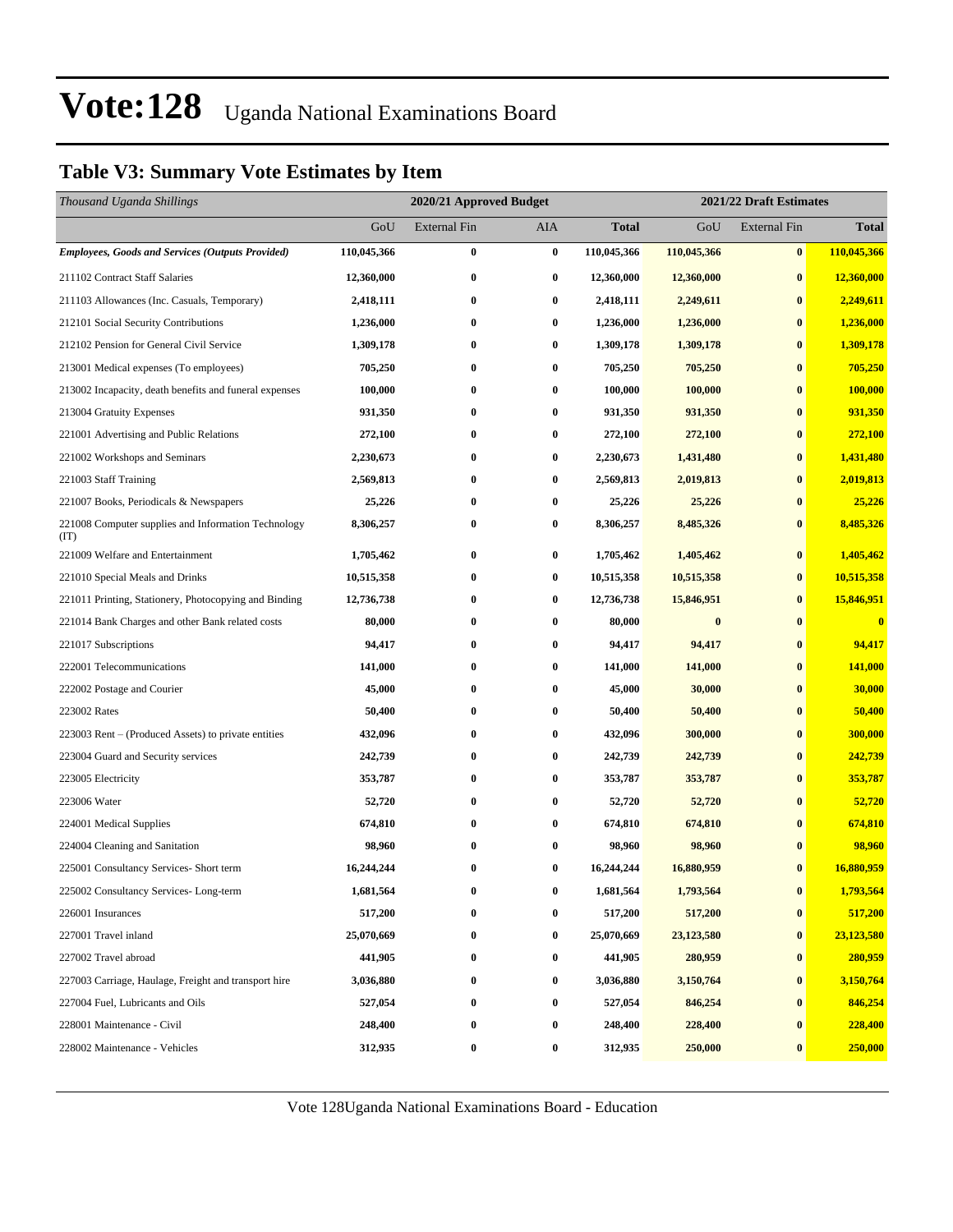| 228003 Maintenance – Machinery, Equipment &<br>Furniture | 2,277,068   | $\bf{0}$     | $\bf{0}$     | 2,277,068   | 2,041,747   | $\bf{0}$       | 2,041,747   |
|----------------------------------------------------------|-------------|--------------|--------------|-------------|-------------|----------------|-------------|
| <b>Investment (Capital Purchases)</b>                    | 30,100,000  | 0            | $\bf{0}$     | 30,100,000  | 15,000,000  | $\mathbf{0}$   | 15,000,000  |
| 312101 Non-Residential Buildings                         | 11.229,000  | $\bf{0}$     | $\bf{0}$     | 11.229.000  | 11,500,000  | $\bf{0}$       | 11,500,000  |
| 312201 Transport Equipment                               | 1,250,000   | $\bf{0}$     | $\mathbf{0}$ | 1.250.000   | 1,200,000   | $\bf{0}$       | 1,200,000   |
| 312202 Machinery and Equipment                           | 17,437,448  | $\bf{0}$     | $\mathbf{0}$ | 17,437,448  | 2,100,000   | $\mathbf{0}$   | 2,100,000   |
| 312203 Furniture & Fixtures                              | 183,552     | $\bf{0}$     | $\bf{0}$     | 183.552     | 200,000     | $\bf{0}$       | 200,000     |
| <b>Grand Total Vote 128</b>                              | 140.145.366 | $\bf{0}$     | $\mathbf{0}$ | 140,145,366 | 125,045,366 | $\bf{0}$       | 125,045,366 |
| <b>Total Excluding Arrears</b>                           | 140.145.366 | $\mathbf{0}$ | $\mathbf{0}$ | 140,145,366 | 125,045,366 | $\overline{0}$ | 125,045,366 |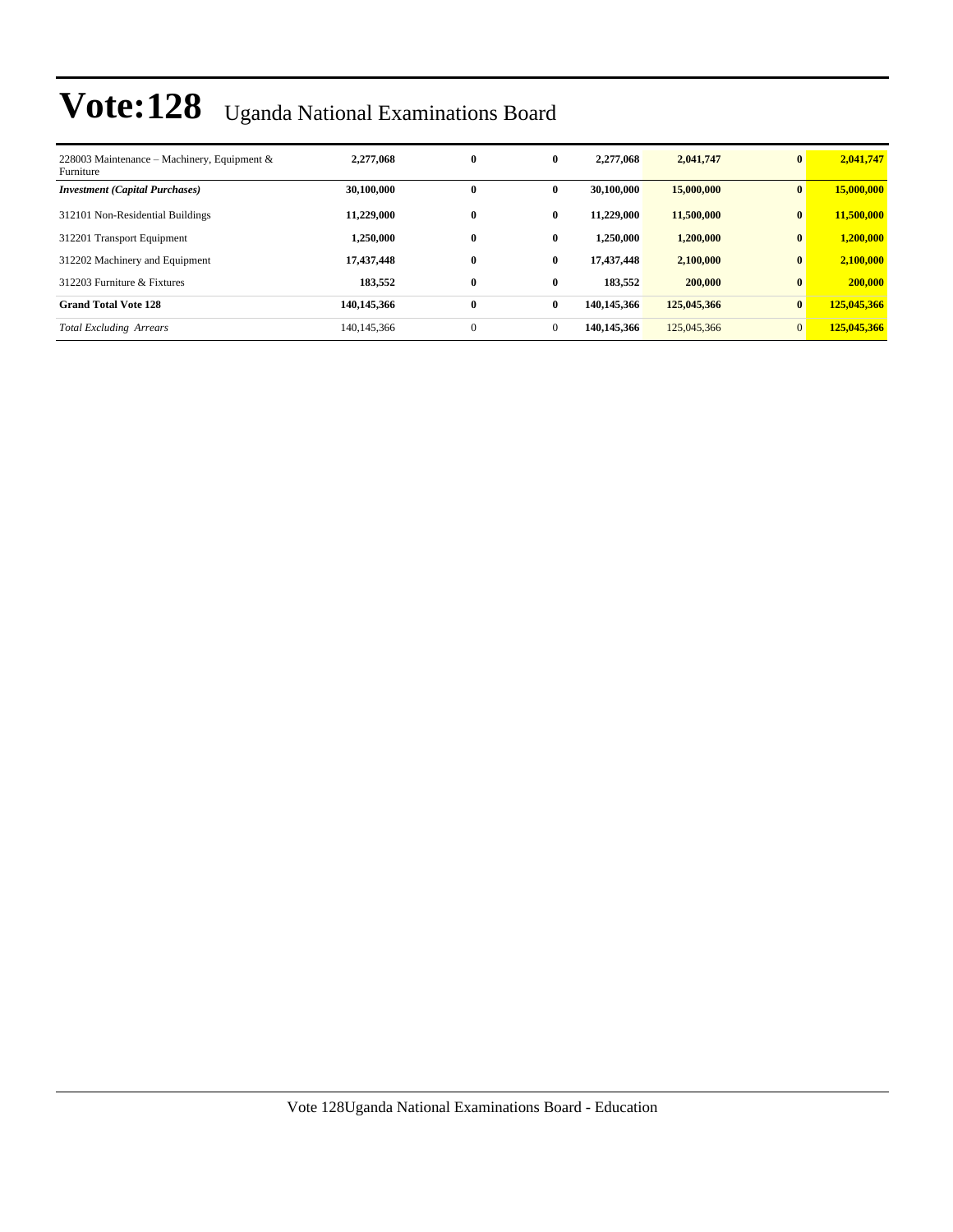#### **Table V4: Detailed Estimates by Sub-SubProgramme, Department,Project and Output and Item**

*Sub-SubProgrammme 09 National Examinations Assessment and Certification*

*Recurrent Budget Estimates*

| <b>Department 01 Headquarters</b>                               |                  |                         |                  |              |                       |                         |              |  |
|-----------------------------------------------------------------|------------------|-------------------------|------------------|--------------|-----------------------|-------------------------|--------------|--|
| Thousand Uganda Shillings                                       |                  | 2020/21 Approved Budget |                  |              |                       | 2021/22 Draft Estimates |              |  |
| <b>Outputs Provided</b>                                         | Wage             | Non Wage                | AIA              | <b>Total</b> | Wage                  | Non Wage                | <b>Total</b> |  |
| <b>Budget Output 070901 Primary Leaving Examinations</b>        |                  |                         |                  |              |                       |                         |              |  |
| 211103 Allowances (Inc. Casuals, Temporary)                     | $\boldsymbol{0}$ | 207,815                 | $\overline{0}$   | 207,815      | $\mathbf{0}$          | 207,815                 | 207,815      |  |
| 221002 Workshops and Seminars                                   | $\boldsymbol{0}$ | 345,916                 | $\mathbf{0}$     | 345,916      | $\mathbf{0}$          | 345,916                 | 345,916      |  |
| 221003 Staff Training                                           | $\boldsymbol{0}$ | 143,639                 | $\boldsymbol{0}$ | 143,639      | $\mathbf{0}$          | 143,639                 | 143,639      |  |
| 221008 Computer supplies and Information Technology (IT)        | $\boldsymbol{0}$ | 265,800                 | $\boldsymbol{0}$ | 265,800      | $\mathbf{0}$          | 265,800                 | 265,800      |  |
| 221010 Special Meals and Drinks                                 | $\boldsymbol{0}$ | 2,444,925               | $\mathbf{0}$     | 2,444,925    | $\mathbf{0}$          | 2,444,925               | 2,444,925    |  |
| 221011 Printing, Stationery, Photocopying and Binding           | $\boldsymbol{0}$ | 450,450                 | $\mathbf{0}$     | 450,450      | $\mathbf{0}$          | 450,450                 | 450,450      |  |
| 225001 Consultancy Services- Short term                         | $\boldsymbol{0}$ | 3,174,654               | $\mathbf{0}$     | 3,174,654    | $\overline{0}$        | 3,174,654               | 3,174,654    |  |
| 227001 Travel inland                                            | $\boldsymbol{0}$ | 6,917,961               | $\boldsymbol{0}$ | 6,917,961    | $\mathbf{0}$          | 6,917,961               | 6,917,961    |  |
| 227003 Carriage, Haulage, Freight and transport hire            | $\boldsymbol{0}$ | 1,063,840               | $\boldsymbol{0}$ | 1,063,840    | $\mathbf{0}$          | 1,063,840               | 1,063,840    |  |
| <b>Total Cost of Budget Output 01</b>                           | 0                | 15,015,000              | 0                | 15,015,000   | $\boldsymbol{\theta}$ | 15,015,000              | 15,015,000   |  |
| <b>Budget Output 070902 Secondary Education</b>                 |                  |                         |                  |              |                       |                         |              |  |
| 211103 Allowances (Inc. Casuals, Temporary)                     | $\boldsymbol{0}$ | 465,721                 | $\boldsymbol{0}$ | 465,721      | $\mathbf{0}$          | 465,721                 | 465,721      |  |
| 221002 Workshops and Seminars                                   | $\boldsymbol{0}$ | 163,643                 | $\mathbf{0}$     | 163,643      | $\overline{0}$        | 163,643                 | 163,643      |  |
| 221003 Staff Training                                           | $\boldsymbol{0}$ | 1,577,673               | $\boldsymbol{0}$ | 1,577,673    | $\mathbf{0}$          | 1,592,673               | 1,592,673    |  |
| 221008 Computer supplies and Information Technology (IT)        | $\boldsymbol{0}$ | 4,857,200               | $\boldsymbol{0}$ | 4,857,200    | $\mathbf{0}$          | 4,857,200               | 4,857,200    |  |
| 221009 Welfare and Entertainment                                | $\boldsymbol{0}$ | 63,776                  | $\boldsymbol{0}$ | 63,776       | $\overline{0}$        | 76,286                  | 76,286       |  |
| 221010 Special Meals and Drinks                                 | $\boldsymbol{0}$ | 6,641,491               | $\boldsymbol{0}$ | 6,641,491    | $\mathbf{0}$          | 6,641,491               | 6,641,491    |  |
| 221011 Printing, Stationery, Photocopying and Binding           | $\boldsymbol{0}$ | 2,217,286               | $\mathbf{0}$     | 2,217,286    | $\mathbf{0}$          | 2,487,484               | 2,487,484    |  |
| 221017 Subscriptions                                            | $\boldsymbol{0}$ | $\boldsymbol{0}$        | $\overline{0}$   | $\bf{0}$     | $\overline{0}$        | 1,000                   | 1,000        |  |
| 224001 Medical Supplies                                         | $\boldsymbol{0}$ | 524,810                 | $\boldsymbol{0}$ | 524,810      | $\mathbf{0}$          | 524,810                 | 524,810      |  |
| 225001 Consultancy Services- Short term                         | $\boldsymbol{0}$ | 12,781,190              | $\mathbf{0}$     | 12,781,190   | $\mathbf{0}$          | 13,517,905              | 13,517,905   |  |
| 225002 Consultancy Services-Long-term                           | $\boldsymbol{0}$ | 510,564                 | $\boldsymbol{0}$ | 510,564      | $\mathbf{0}$          | 510,564                 | 510,564      |  |
| 227001 Travel inland                                            | $\boldsymbol{0}$ | 14,561,958              | $\mathbf{0}$     | 14,561,958   | $\overline{0}$        | 13,708,536              | 13,708,536   |  |
| 227003 Carriage, Haulage, Freight and transport hire            | $\boldsymbol{0}$ | 1,943,040               | $\boldsymbol{0}$ | 1,943,040    | $\mathbf{0}$          | 1,943,040               | 1,943,040    |  |
| 228003 Maintenance – Machinery, Equipment & Furniture           | $\boldsymbol{0}$ | 17,608                  | $\boldsymbol{0}$ | 17,608       | $\overline{0}$        | 53,418                  | 53,418       |  |
| <b>Total Cost of Budget Output 02</b>                           | 0                | 46,325,960              | 0                | 46,325,960   | $\boldsymbol{\theta}$ | 46,543,771              | 46,543,771   |  |
| <b>Budget Output 070903 Administration and Support Services</b> |                  |                         |                  |              |                       |                         |              |  |
| 211102 Contract Staff Salaries                                  | 12,360,000       | $\boldsymbol{0}$        | $\overline{0}$   | 12,360,000   | 12,360,000            | $\mathbf{0}$            | 12,360,000   |  |
| 211103 Allowances (Inc. Casuals, Temporary)                     | $\boldsymbol{0}$ | 1,744,575               | $\boldsymbol{0}$ | 1,744,575    | $\mathbf{0}$          | 1,576,076               | 1,576,076    |  |
| 212101 Social Security Contributions                            | $\boldsymbol{0}$ | 1,236,000               | $\boldsymbol{0}$ | 1,236,000    | $\mathbf{0}$          | 1,236,000               | 1,236,000    |  |
| 212102 Pension for General Civil Service                        | $\boldsymbol{0}$ | 1,309,178               | $\boldsymbol{0}$ | 1,309,178    | $\mathbf{0}$          | 1,309,178               | 1,309,178    |  |
|                                                                 |                  |                         |                  |              |                       |                         |              |  |

Vote 128Uganda National Examinations Board - Education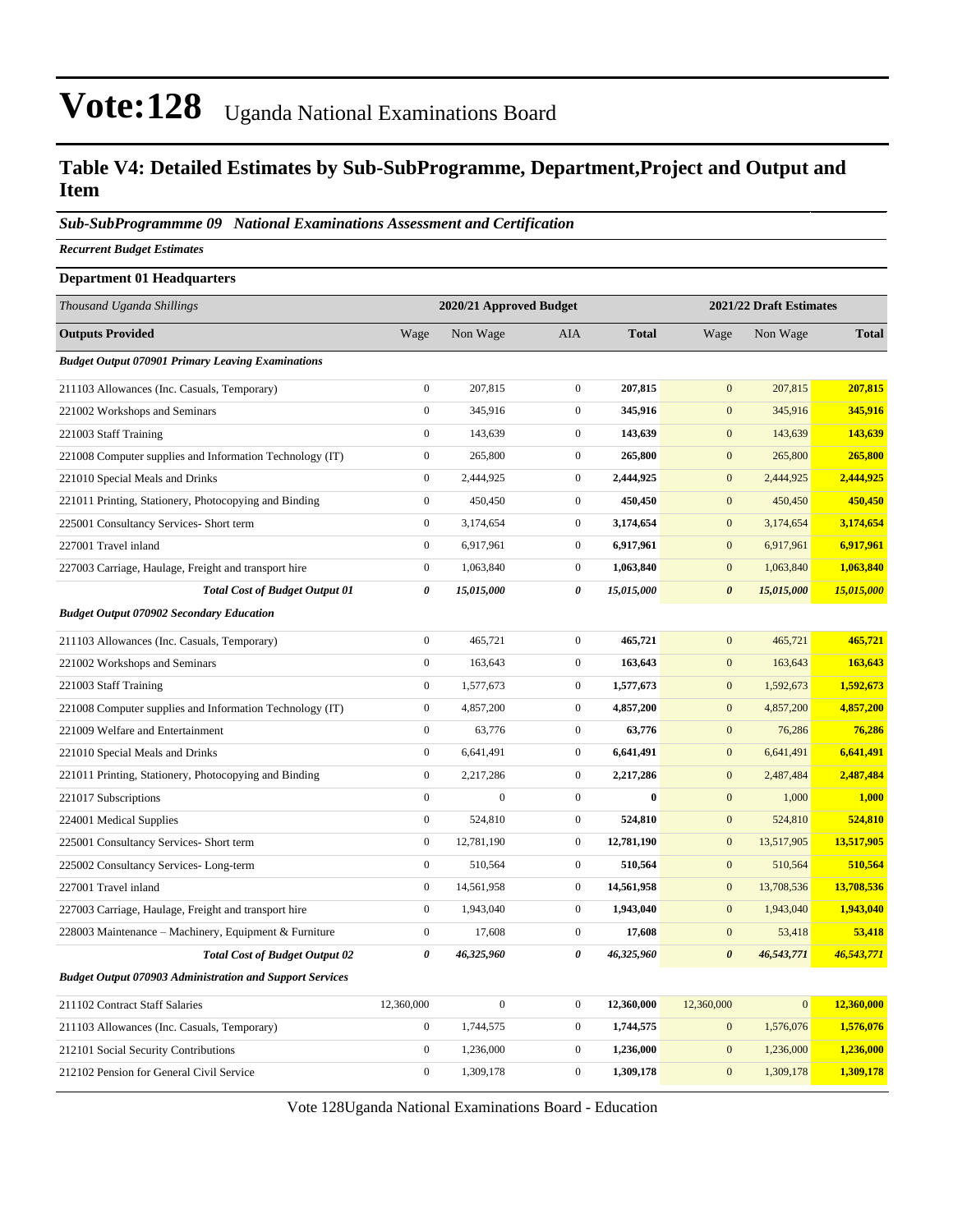| 213001 Medical expenses (To employees)                   | $\boldsymbol{0}$ | 705,250    | $\boldsymbol{0}$ | 705,250     | $\mathbf{0}$     | 705,250      | 705,250     |
|----------------------------------------------------------|------------------|------------|------------------|-------------|------------------|--------------|-------------|
| 213002 Incapacity, death benefits and funeral expenses   | $\boldsymbol{0}$ | 100,000    | $\boldsymbol{0}$ | 100,000     | $\mathbf{0}$     | 100,000      | 100,000     |
| 213004 Gratuity Expenses                                 | $\boldsymbol{0}$ | 931,350    | $\boldsymbol{0}$ | 931,350     | $\mathbf{0}$     | 931,350      | 931,350     |
| 221001 Advertising and Public Relations                  | $\boldsymbol{0}$ | 272,100    | $\boldsymbol{0}$ | 272,100     | $\mathbf{0}$     | 272,100      | 272,100     |
| 221002 Workshops and Seminars                            | $\boldsymbol{0}$ | 1,721,114  | $\boldsymbol{0}$ | 1,721,114   | $\mathbf{0}$     | 921,921      | 921,921     |
| 221003 Staff Training                                    | $\boldsymbol{0}$ | 848,501    | $\boldsymbol{0}$ | 848,501     | $\mathbf{0}$     | 283,501      | 283,501     |
| 221007 Books, Periodicals & Newspapers                   | $\boldsymbol{0}$ | 25,226     | $\boldsymbol{0}$ | 25,226      | $\mathbf{0}$     | 25,226       | 25,226      |
| 221008 Computer supplies and Information Technology (IT) | $\boldsymbol{0}$ | 3,183,257  | $\overline{0}$   | 3,183,257   | $\mathbf{0}$     | 3,362,326    | 3,362,326   |
| 221009 Welfare and Entertainment                         | $\boldsymbol{0}$ | 1,641,686  | $\boldsymbol{0}$ | 1,641,686   | $\mathbf{0}$     | 1,329,176    | 1,329,176   |
| 221010 Special Meals and Drinks                          | $\boldsymbol{0}$ | 1,428,942  | $\boldsymbol{0}$ | 1,428,942   | $\mathbf{0}$     | 1,428,942    | 1,428,942   |
| 221011 Printing, Stationery, Photocopying and Binding    | $\boldsymbol{0}$ | 10,069,003 | $\boldsymbol{0}$ | 10,069,003  | $\mathbf{0}$     | 12,909,017   | 12,909,017  |
| 221014 Bank Charges and other Bank related costs         | $\boldsymbol{0}$ | 80,000     | $\boldsymbol{0}$ | 80,000      | $\mathbf{0}$     | $\mathbf{0}$ | $\bf{0}$    |
| 221017 Subscriptions                                     | $\boldsymbol{0}$ | 94,417     | $\boldsymbol{0}$ | 94,417      | $\mathbf{0}$     | 93,417       | 93,417      |
| 222001 Telecommunications                                | $\boldsymbol{0}$ | 141,000    | $\boldsymbol{0}$ | 141,000     | $\mathbf{0}$     | 141,000      | 141,000     |
| 222002 Postage and Courier                               | $\boldsymbol{0}$ | 45,000     | $\boldsymbol{0}$ | 45,000      | $\mathbf{0}$     | 30,000       | 30,000      |
| 223002 Rates                                             | $\boldsymbol{0}$ | 50,400     | $\boldsymbol{0}$ | 50,400      | $\mathbf{0}$     | 50,400       | 50,400      |
| 223003 Rent - (Produced Assets) to private entities      | $\boldsymbol{0}$ | 432,096    | $\boldsymbol{0}$ | 432,096     | $\mathbf{0}$     | 300,000      | 300,000     |
| 223004 Guard and Security services                       | $\boldsymbol{0}$ | 242,739    | $\boldsymbol{0}$ | 242,739     | $\mathbf{0}$     | 242,739      | 242,739     |
| 223005 Electricity                                       | $\boldsymbol{0}$ | 353,787    | $\boldsymbol{0}$ | 353,787     | $\mathbf{0}$     | 353,787      | 353,787     |
| 223006 Water                                             | $\boldsymbol{0}$ | 52,720     | $\boldsymbol{0}$ | 52,720      | $\mathbf{0}$     | 52,720       | 52,720      |
| 224001 Medical Supplies                                  | $\boldsymbol{0}$ | 150,000    | $\boldsymbol{0}$ | 150,000     | $\mathbf{0}$     | 150,000      | 150,000     |
| 224004 Cleaning and Sanitation                           | $\boldsymbol{0}$ | 98,960     | $\boldsymbol{0}$ | 98,960      | $\mathbf{0}$     | 98,960       | 98,960      |
| 225001 Consultancy Services- Short term                  | $\boldsymbol{0}$ | 288,400    | $\boldsymbol{0}$ | 288,400     | $\mathbf{0}$     | 188,400      | 188,400     |
| 225002 Consultancy Services-Long-term                    | $\boldsymbol{0}$ | 1,171,000  | $\boldsymbol{0}$ | 1,171,000   | $\mathbf{0}$     | 1,283,000    | 1,283,000   |
| 226001 Insurances                                        | $\boldsymbol{0}$ | 517,200    | $\boldsymbol{0}$ | 517,200     | $\mathbf{0}$     | 517,200      | 517,200     |
| 227001 Travel inland                                     | $\boldsymbol{0}$ | 3,590,750  | $\boldsymbol{0}$ | 3,590,750   | $\mathbf{0}$     | 2,497,084    | 2,497,084   |
| 227002 Travel abroad                                     | $\boldsymbol{0}$ | 441,905    | $\boldsymbol{0}$ | 441,905     | $\mathbf{0}$     | 280,959      | 280,959     |
| 227003 Carriage, Haulage, Freight and transport hire     | $\boldsymbol{0}$ | 30,000     | $\boldsymbol{0}$ | 30,000      | $\mathbf{0}$     | 143,884      | 143,884     |
| 227004 Fuel, Lubricants and Oils                         | $\boldsymbol{0}$ | 527,054    | $\boldsymbol{0}$ | 527,054     | $\mathbf{0}$     | 846,254      | 846,254     |
| 228001 Maintenance - Civil                               | $\boldsymbol{0}$ | 248,400    | $\boldsymbol{0}$ | 248,400     | $\mathbf{0}$     | 228,400      | 228,400     |
| 228002 Maintenance - Vehicles                            | $\overline{0}$   | 312,935    | $\mathbf{0}$     | 312,935     | $\mathbf{0}$     | 250,000      | 250,000     |
| 228003 Maintenance - Machinery, Equipment & Furniture    | $\boldsymbol{0}$ | 2,259,460  | $\boldsymbol{0}$ | 2,259,460   | $\boldsymbol{0}$ | 1,988,328    | 1,988,328   |
| <b>Total Cost of Budget Output 03</b>                    | 12,360,000       | 36,344,406 | 0                | 48,704,406  | 12,360,000       | 36,126,596   | 48,486,596  |
| <b>Total Cost Of Outputs Provided</b>                    | 12,360,000       | 97,685,366 | $\boldsymbol{0}$ | 110,045,366 | 12,360,000       | 97,685,366   | 110,045,366 |
| <b>Total Cost for Department 01</b>                      | 12,360,000       | 97,685,366 | $\boldsymbol{0}$ | 110,045,366 | 12,360,000       | 97,685,366   | 110,045,366 |
| <b>Total Excluding Arrears</b>                           | 12,360,000       | 97,685,366 | $\boldsymbol{0}$ | 110,045,366 | 12,360,000       | 97,685,366   | 110,045,366 |
| <b>Development Budget Estimates</b>                      |                  |            |                  |             |                  |              |             |